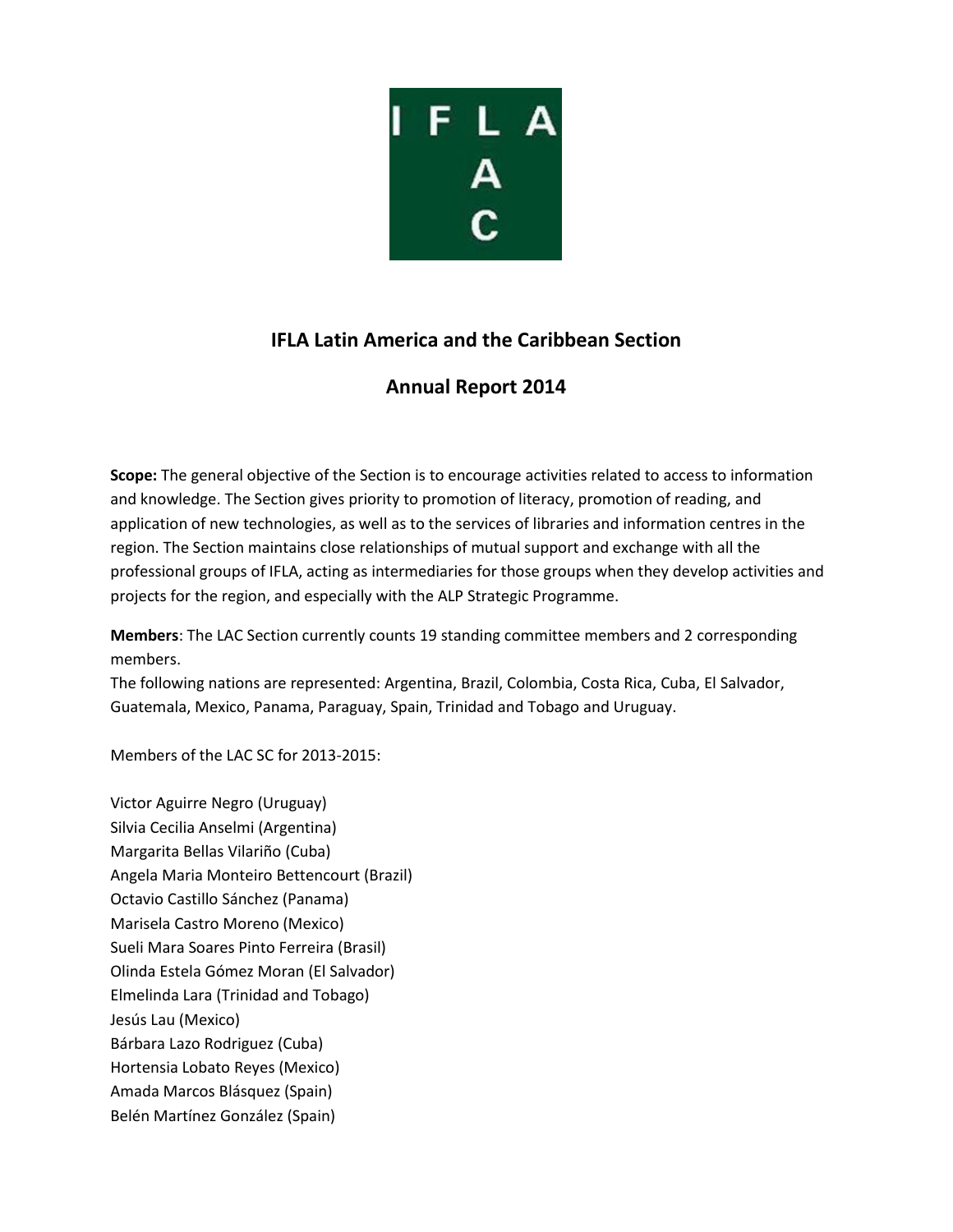Silvia Prada Forero (Colombia) Emilce Noemi Sena Correa (Paraguay) Ruth Helena Vallejo (Colombia) Nancy Vanegas Cuevas (Colombia) Sigrid Karin Weiss Dutra (Brazil) Nora Dominguez (Guatemala) Corresponding member Karla Rodríguez Salas (Costa Rica) Corresponding member Jaime Ríos Ortega (Mexico) Ex-officio member

Alejandra Martínez del Prado (Mexico) has resigned.

**Officers:** Sigrid Karin Weiss Dutra (Brazil) served as President and Silvia Cecilia Anselmi (Argentina) served as Secretary and Information Coordinator /Web editor.

More information at:<http://www.ifla.org/lac/standing-committee>

### **Standing committee meetings:**

On March 26 and 27 in São Paulo, Brazil we celebrated our midterm SC meeting. At IFLA WLIC Lyon 2014: Latin America and the Caribbean Standing Committee were 17 August 2014 13:45 -15:45 and 20 August 2014, 08:00 - 09:30. Minutes of meetings are available at:<http://www.ifla.org/lac/minutes> Buenos Aires, Argentina will be held the place for our midterm SC meeting in April 2015.

**Membership**: The section had 103 registered members.

**Latin America and the Caribbean activities at IFLA World Library and Information Congress: 80th IFLA General Conference and Assembly, 16-22 August 2014, Lyon, France**: LAC Section president participated in the following sessions: Officers Training Session; Caucus: Africa, Asia & Oceania and Latin America and the Caribbean; Caucus Portuguese Speaking Participants; Caucus Spanish Speaking Participants; Division V Leadership Brief; Latin America and the Caribbean Standing Committee I ( 17 August 2014 13:45 -15:45); Latin America and the Caribbean Standing Committee II (20 August 2014 08:00 - 09:30)

Our Open Session (Conference session 99) was dedicated to "Knowledge, information and citizens: the social value of libraries / Conocimiento, información y ciudadanía: el valor social de las bibliotecas / Connaissance, information et citoyenneté: la valeur sociale des bibliothèques" on August 18 with speakers from Brazil, Colombia and Argentina:

•Digital Inclusion Program AcessaSP and the development of digital literacies among elderly population: a case study / Brasilina Passarelli (Library and Information Science Department – CBD School of Communication and Arts – ECA University of Sao Paulo - USP, Brazil)

•Biblioteca, escuela y cultura escrita, una alternativa de inclusión social / Nidia Mazo Toro (Programa Palabrario y Numerario de la Fundación Corona y Génesis Foundation, Bogota, Colombia)

•Revistas de Acceso Abierto y opiniones de los evaluadores de carrera docente investigador en Argentina, Brasil y México / Paola Bongiovani (Facultad de Humanidades y Artes. Universidad Nacional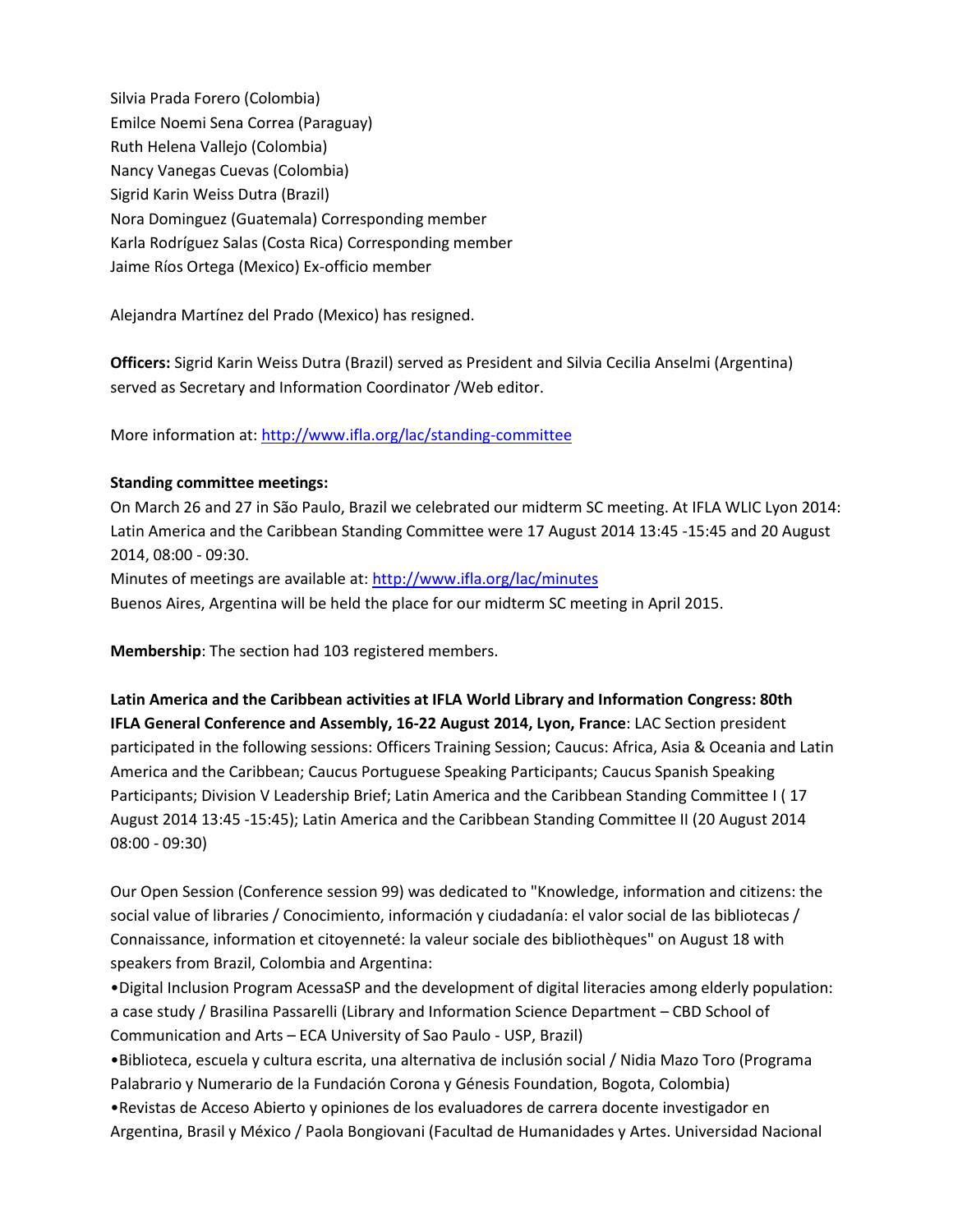de Rosario, Rosario, Argentina) and Nancy Gómez (Grupo TECNODOC, Universidad Carlos III de Madrid, Madrid, Spain) and Nora Moscoloni (Universidad Nacional de Rosario, IRICE-CONICET, Rosario, Argentina)

•Sección América Latina y el Caribe de la IFLA: celebrando 40 años de historia (1974-2014) / Sigrid Karin Weiss Dutra (Universidad Federal da Fronteira Sul-UFFS, Chapecó - SC, Brazil) and Silvia Cecilia Anselmi (Universidad de Buenos Aires, Buenos Aires, Argentina)

Papers are available on the IFLA [Library.](http://library.ifla.org/)

In the IFLA Express at WLIC Lyon 2014 an article entitled "IFLA Latin American and the Caribbean Section: 40 years!" by Silvia Cecilia Anselmi was published on 20 August. The text is a shortly review about the history of LAC section[, http://conference.ifla.org/past-wlic/2014/ifla80/node/641.html](http://conference.ifla.org/past-wlic/2014/ifla80/node/641.html)

At IFLA WLIC Lyon 2014 closing ceremony, Dr Jesus Lau, IFLA LAC SC member, was recognized by IFLA Medal 2014 for his distinguished contribution to IFLA and international librarianship, particularly in advancing information literacy as a critical skill.

**Satellite meeting 2014:** A proposal was successful submitted to host a satellite meeting at the IFLA WLIC 2014 Lyon. Musée archéologique départemental de Saint Romain en Gal-Vienne has agreed to host the satellite meeting at its institution on August 14. The meeting theme was dedicated to "Bibliotecas fuertes para una sociedad fuerte en América Latina y el Caribe - Strong libraries, Strong societies in Latin America and the Caribbean – Des bibliothèques fortes pour des sociétés fortes en l'Amérique latine et les Caraïbes". This event was cancelled.

## **IFLA LAC 40th Anniversary Activities:**

On March 28th, 2014, FEBAB and the University of São Paulo (Information Science Department of the Faculty of Philosophy, Sciences and Letters of Ribeirão Preto and supported by the Integrated Library System) commemorate the 40th anniversary of the Latin American and Caribbean Section of the International Federation of Library Associations and Institutions – IFLA LAC, with the seminar "Tradition and Innovation Cooperation: New Frontiers of access" which aims to discuss recent trends in management, availability, quality and use of information on investigations carried out in the area of Science, seeking to bring together researchers , managers of educational and research institutions, representatives of funding agencies, evaluators, librarians, ICT specialists and decision makers in different areas.

Also the Round Table "Tradition and associative collaboration towards the insertion of Latin America in the new frontiers of access" was held and a session of tributes to IFLA LAC members served in last 40 years.

Two other events was take place in São Paulo, Brazil, in the week preceding the said seminar, they are:

-Workshop "Strengthening Library Associations" attending to BSLA Program (Building Strong Library Associations) coordinated by IFLA sponsored by the Melinda Gates Foundation and oriented to managers, class library institutions in Latin America and the Caribbean. It was from March 24th to 27th with Library Associations chairs from: Bolivia, Brazil, El Salvador, Colombia, Mexico, Peru, Paraguay and Uruguay. Each association will continue working in different projects.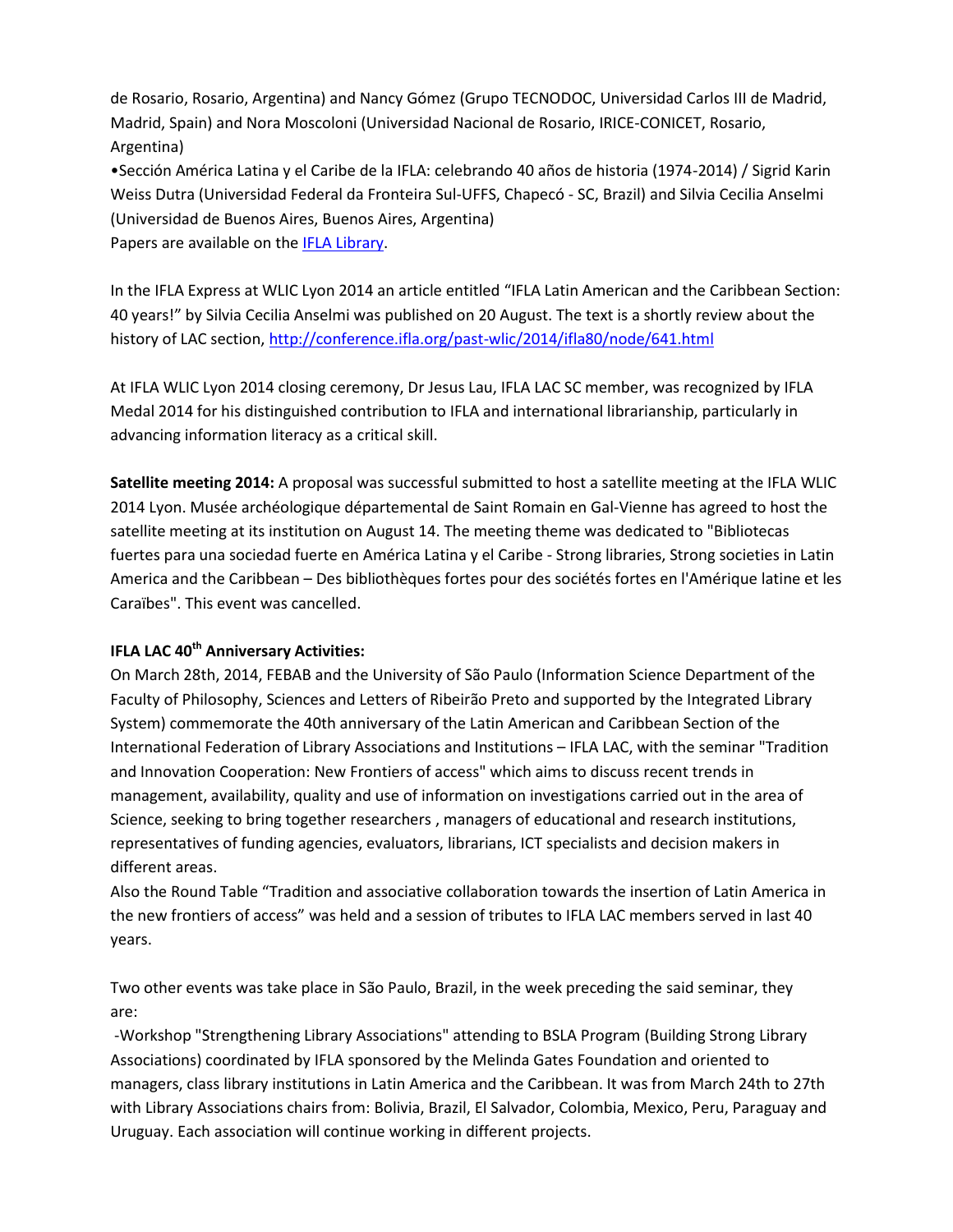- IFLA LAC midterm SC meeting, from March 26 to 27.We planned, evaluated and gave continuity to the actions proposed by the IFLA LAC Section for and prepare the agenda of the next SC meeting of the section and the Open Section concerning Latin America and the Caribbean at IFLA Conference, both taking place next August. Also SC has prepared and accepted a new action plan for 2014-2015. A Publications work group was created.

#### **Trainings:**

Workshops "Libraries in the digital world", as part of the workshop program of application of digital tools for the development of library services was organized by The Ministry of Education, Culture and Sports of Spain, through the General Library Coordination convened in collaboration with IFLA LAC. A new edition was hold from 21 to 25 April 2014 in Montevideo, Uruguay.

Workshop "Library in the pocket: information and reading on mobile devices" took place from 16 to 20 June, in Managua, Nicaragua with professionals from Cuba, Costa Rica, El Salvador, Honduras, Nicaragua and Panamá.

1769 librarians and information professionals participated of a new series of free webinars presented in November 2014, in Portuguese and Spanish by LAC Section with Continuing Professional Development and Workplace Learning Section (CPDWL) and the New Professionals Special Interest Group (NPSIG) in partnership with the School of Information, Documentation and Library Sciences of the Faculty of Philosophy, Sciences and Literature of the University of São Paulo, Ribeirão Preto Campus (USP) in Brazil. The series of seven sessions included two sessions in Spanish and three sessions in Portuguese about "Copyright and Libraries: why it is important to stay informed" and one session in each language about the trends identified on the IFLA Trend Report and how these impact information professionals, libraries and library services.

A detailed report is accessible at:<http://www.ifla.org/node/9291?og=68>

Videos and presentations from the 2014 Webinar Series for Latin America and the Caribbean are available at:<http://blogs.ifla.org/lac/webinars/>

At **IFLA World Library and Information Congress, 81st IFLA General Conference and Assembly, 15- 21 August 2015, Cape Town, South Africa**, under congress theme: "Dynamic Libraries: Access, Development and Transformation", Latin America and the Caribbean Section invites interested professionals to participate to submit proposals for the open session entitled: "Libraries in Latin America and the Caribbean: agents of social transformation and development / Bibliotecas en América Latina y Caribe: agentes de transformación y desarrollo de la sociedad / Bibliothèques en Amérique latine et les Caraïbes : des agents de la transformation et de développement de la société".

**Finances:** IFLA LAC has not applied for administration funds in 2015.

#### **Communication and diffusion:**

Our section contributes to disseminate the Lyon Declaration on Access to Information and Development. Also encouraged to sign it between LAC countries.

IFLA LAC collaborated with translations of IFLA documents into Spanish.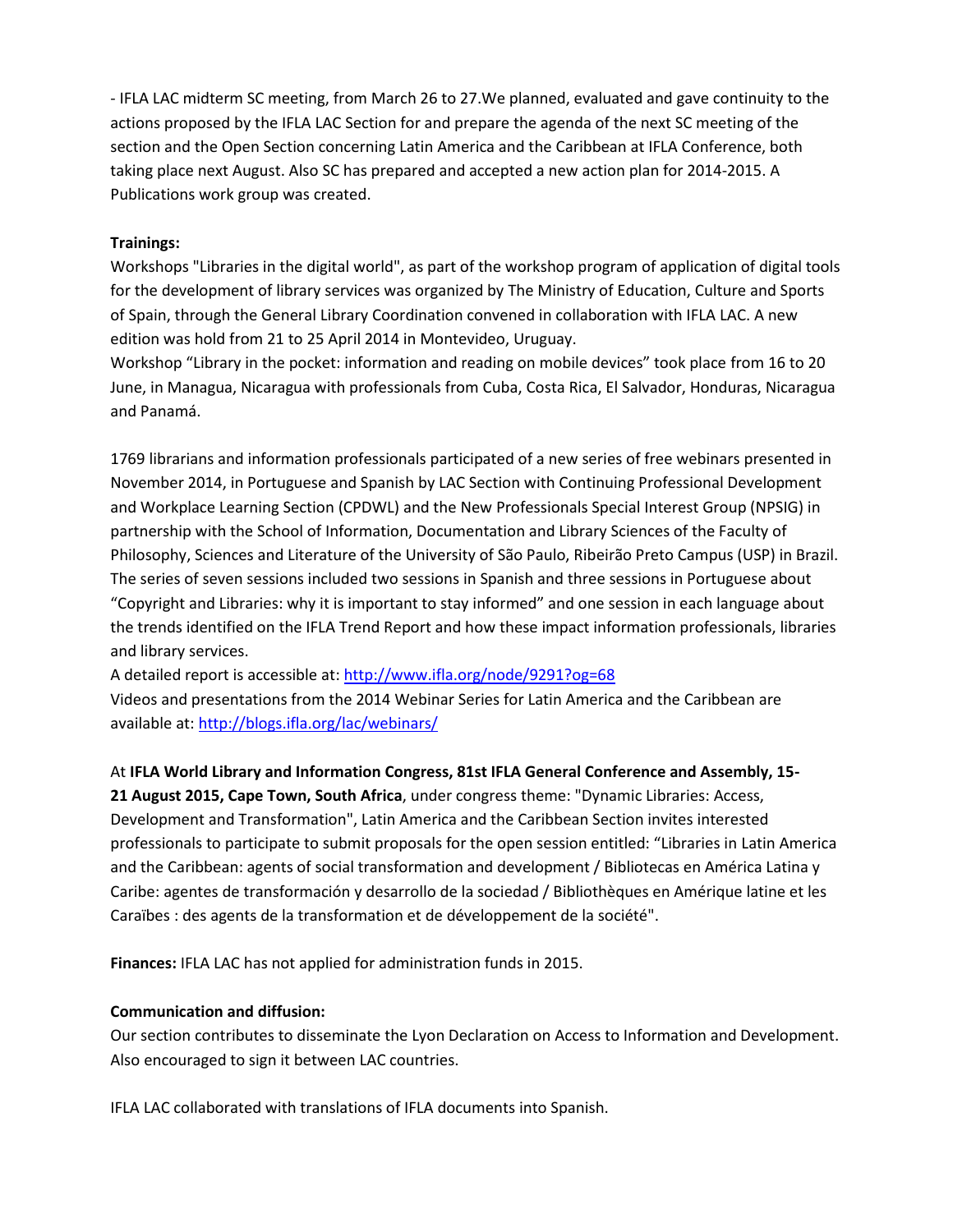Last issue of the Section Newsletter was published in electronic format (number 64, jan.-jun. 2014), available at:<http://www.ifla.org/publications/latin-americaand-the-caribbean-section-newsletter> Publication is ceased.

The LAC Section maintains close contact with other IFLA Sections, Special Activities and Strategic Programmes, to integrate LAC into IFLA and the libraries and information world and libraries associations in the LAC region.

The LAC Section continues to work on social media: <http://www.facebook.com/IFLALAC> <http://www.twitter.com/iflalac> <http://www.pinterest.com/iflalac>

The blog has been updated monthly:<http://blogs.ifla.org/lac>

And to inform activities of IFLA and IFLA LAC on:<http://www.ifla.org/lac> and e-mail list: <http://infoserv.inist.fr/wwsympa.fcgi/info/ifla-lac>

Report submitted by: Silvia Cecilia Anselmi - Secretary and Information Coordinator /Web editor Sigrid Karin Weiss Dutra - Chair

December 2014.

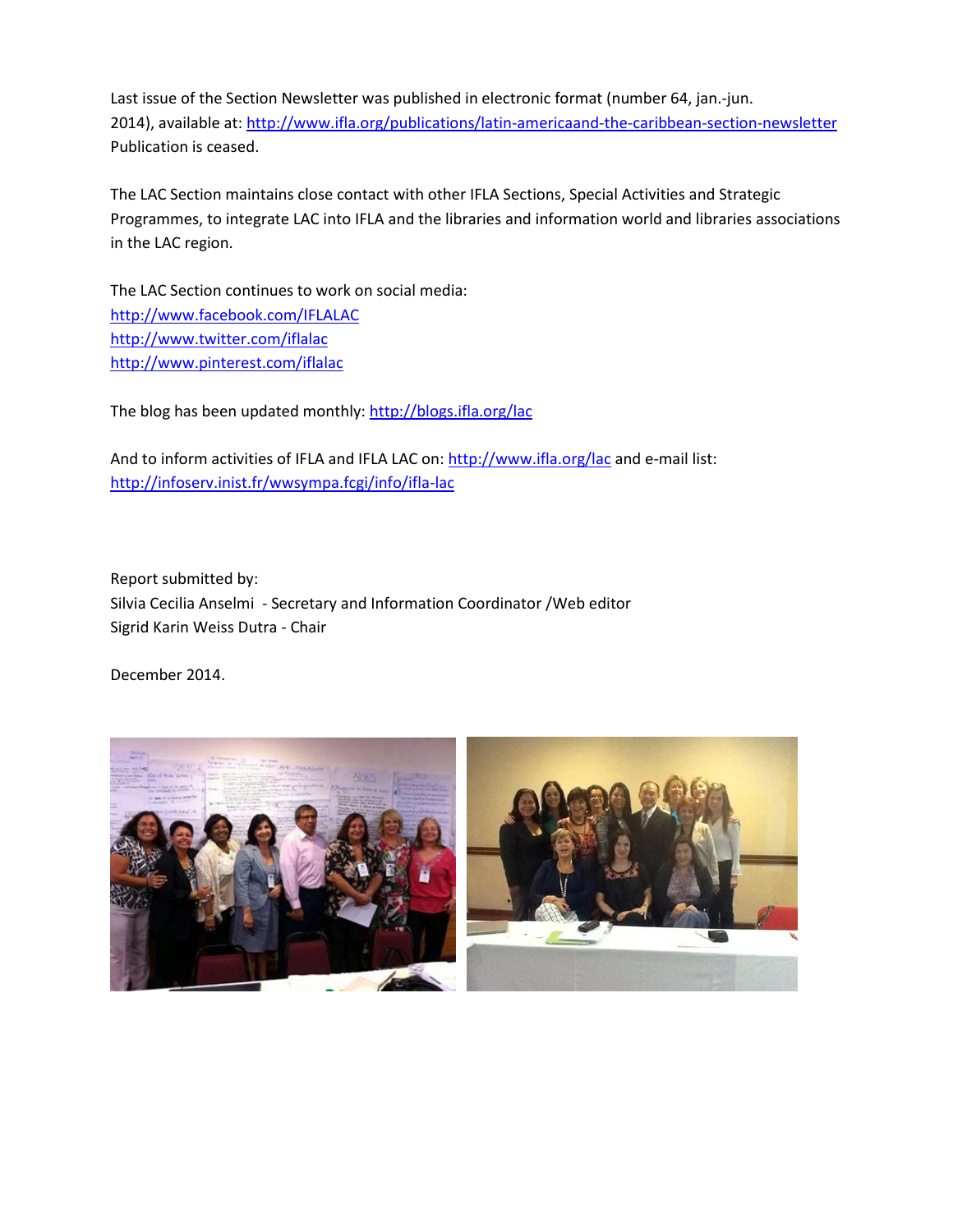



Credits photos: copyright Silvia Cecilia Anselmi.